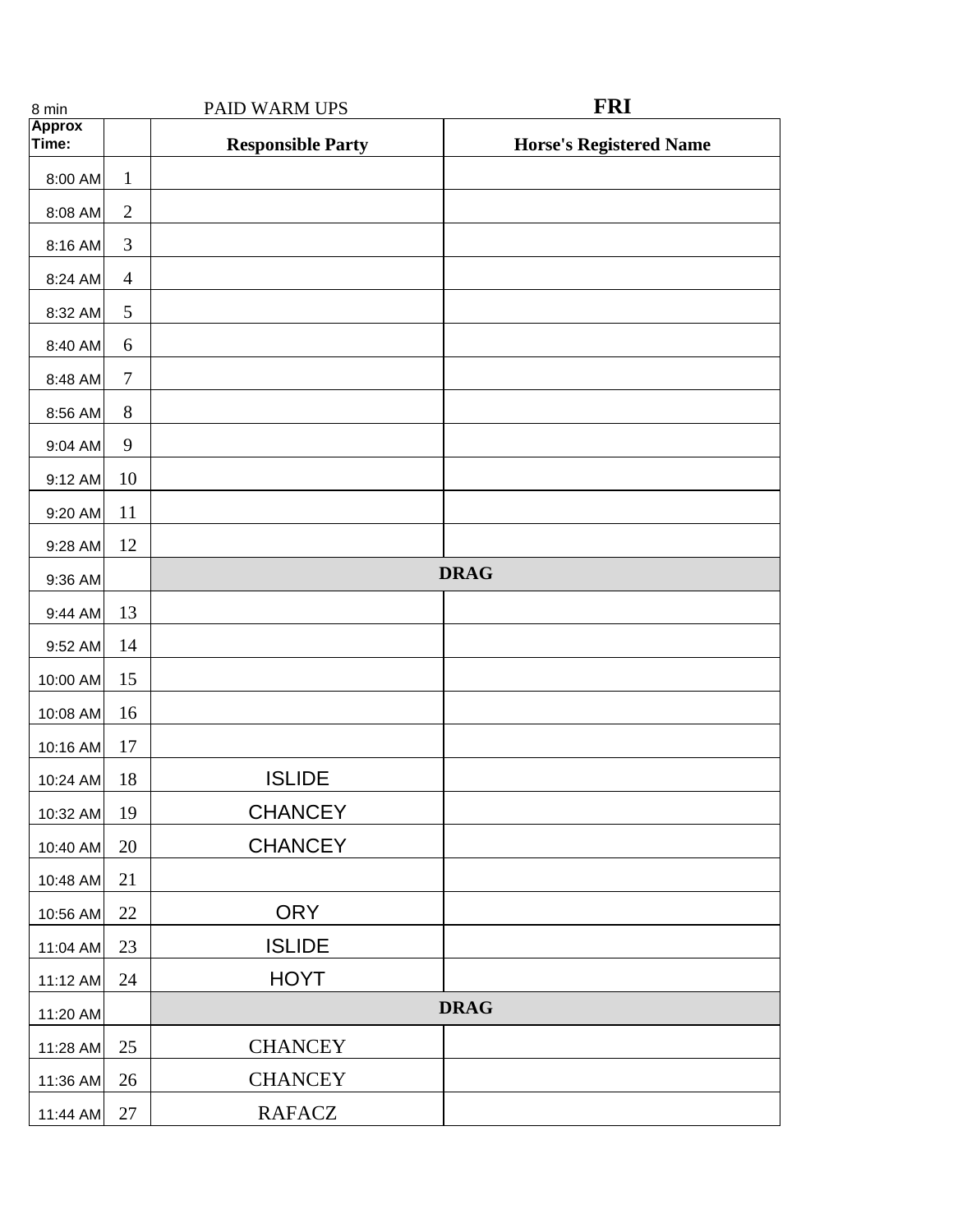| 11:52 AM | 28                |                    |             |  |  |  |
|----------|-------------------|--------------------|-------------|--|--|--|
| 12:00 PM | 29                | <b>I SLIDE</b>     |             |  |  |  |
| 12:08 PM | 30                | <b>ORY</b>         |             |  |  |  |
| 12:16 PM | 31                | <b>HOYT</b>        |             |  |  |  |
| 12:24 PM | 32                | <b>SCHAFFHUSER</b> |             |  |  |  |
| 12:32 PM | 33                | <b>SCHAFFHUSER</b> |             |  |  |  |
| 12:40 PM | 34                | <b>ISLIDE</b>      |             |  |  |  |
| 12:48 PM | 35                |                    |             |  |  |  |
| 12:56 PM | 36                | <b>RAFACZ</b>      |             |  |  |  |
| 1:04 PM  |                   |                    |             |  |  |  |
|          |                   |                    |             |  |  |  |
|          |                   |                    |             |  |  |  |
|          |                   |                    |             |  |  |  |
|          |                   |                    |             |  |  |  |
|          |                   |                    |             |  |  |  |
|          | <b>OPEN ARENA</b> |                    |             |  |  |  |
|          |                   |                    |             |  |  |  |
|          |                   |                    |             |  |  |  |
|          |                   |                    |             |  |  |  |
|          |                   |                    |             |  |  |  |
|          |                   |                    |             |  |  |  |
|          |                   |                    |             |  |  |  |
|          |                   |                    | <b>DRAG</b> |  |  |  |
| 2:40 PM  | 37                | <b>HOYT</b>        |             |  |  |  |
| 2:48 PM  | 38                | I SLIDE            |             |  |  |  |
| 2:56 PM  | 39                | <b>RAFACZ</b>      |             |  |  |  |
| 3:04 PM  | 40                | <b>SCHAFFHUSER</b> |             |  |  |  |
| 3:12 PM  | 41                | <b>SCHAFFHUSER</b> |             |  |  |  |
| 3:20 PM  | 42                | I SLIDE            |             |  |  |  |
| 3:28 PM  | 43                | <b>CHANCEY</b>     |             |  |  |  |